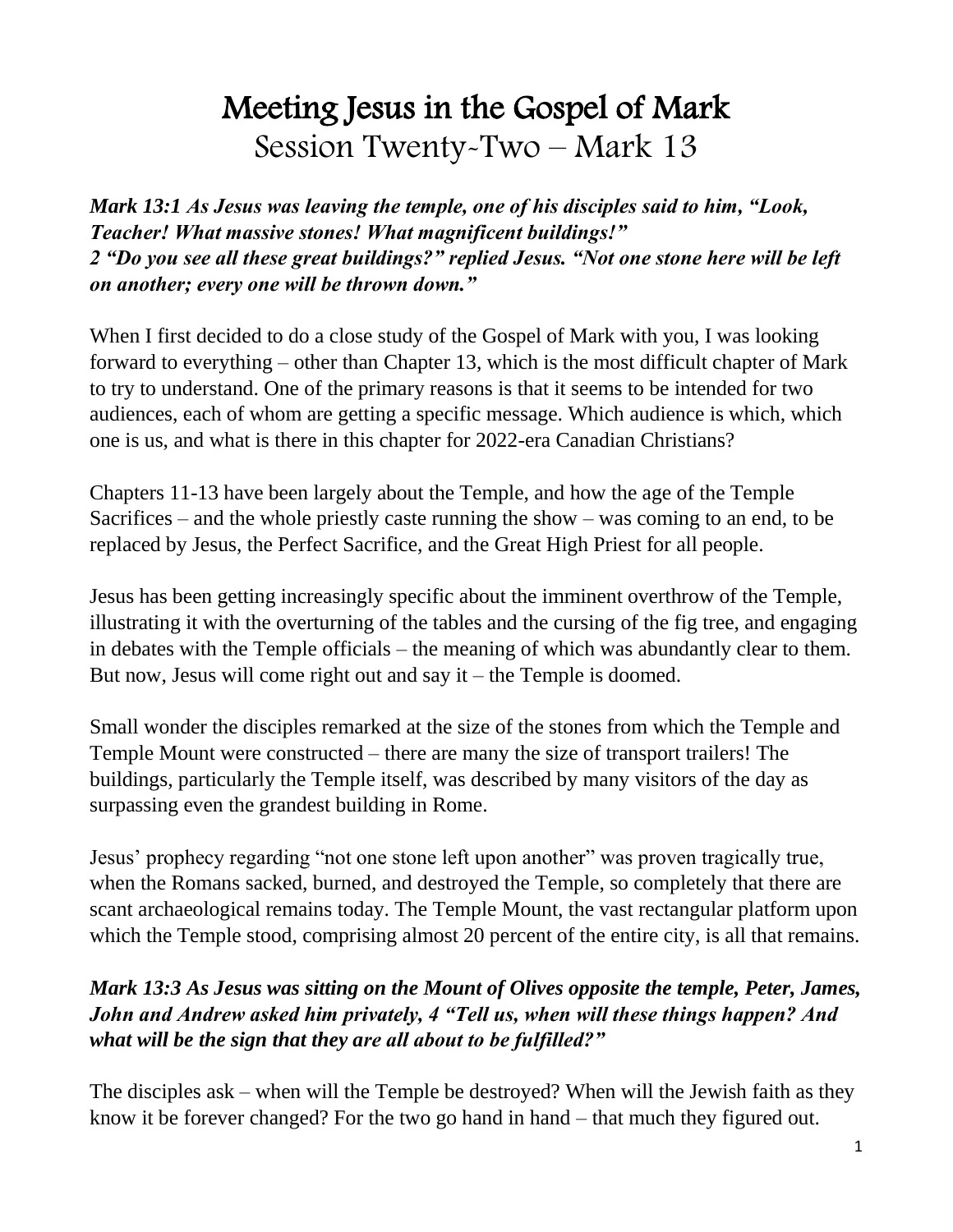Note, however, that when Jesus predicted his own death, they didn't ask him a thing. But when they hear the Temple is in danger, they must know more.

*Mark 13:5 Jesus said to them: "Watch out that no one deceives you. 6 Many will come in my name, claiming, 'I am he,' and will deceive many. 7 When you hear of wars and rumors of wars, do not be alarmed. Such things must happen, but the end is still to come. 8 Nation will rise against nation, and kingdom against kingdom. There will be earthquakes in various places, and famines. These are the beginning of birth pains.*

One of the limitations of being human is that we view time in a linear fashion – one thing follows another in chronological order. But this chapter in Mark doesn't follow human chronology. Jesus is looking ahead to what will come, and giving important warnings, some of which are right around the corner, some many years away. But the immediate focus is the audience of Jesus and Mark's day.

There were in fact numerous "false Messiahs." Some, notably leaders within the insurrectionist Zealots, claimed to be the ones to deliver Israel, evicting the Romans, and restoring former glory. They sparked the AD 66 rebellion, leading to the Roman invasion, and the ultimate destruction of the Temple and complete subjugation of the land by 70 AD.

Another such "false Messiah" was Simon Bar Kochba, who claimed to be the Messiah, and who led a rebellion in 132 AD. He was momentarily successful, until once again the Romans, under Hadrian, laid waste to the country and so utterly destroyed and dismantled Jerusalem that the city was completely rebuilt and renamed, as Aelia Capitolina.

Jesus mentions earthquakes and famines. There are numerous earthquakes in the region. Two such quakes, one in the 300s and another in the 600s, caused horrific destruction, from which the country never fully recovered. There is also a record in the Gospels of a less destructive but still noteworthy earthquake which struck during the time of the Crucifixion itself. There is seismic evidence that this quake was centred in the Dead Sea.

As for famines, these were also distressingly frequent. There was a severe famine as a result of a major Nile flood in 45 AD – Egypt was the "breadbasket of the Empire," and the following years were exceedingly difficult. The Apostle Paul speaks often of special offerings taken up to relieve the Jerusalem famine. You can see how Jesus' words were very applicable for the people of the day!

It is important to take note that Jesus speaks of all these signs as a "beginning," not as an end. "*but the end is still to come"* he says; *These are the beginning of birth pains.* A new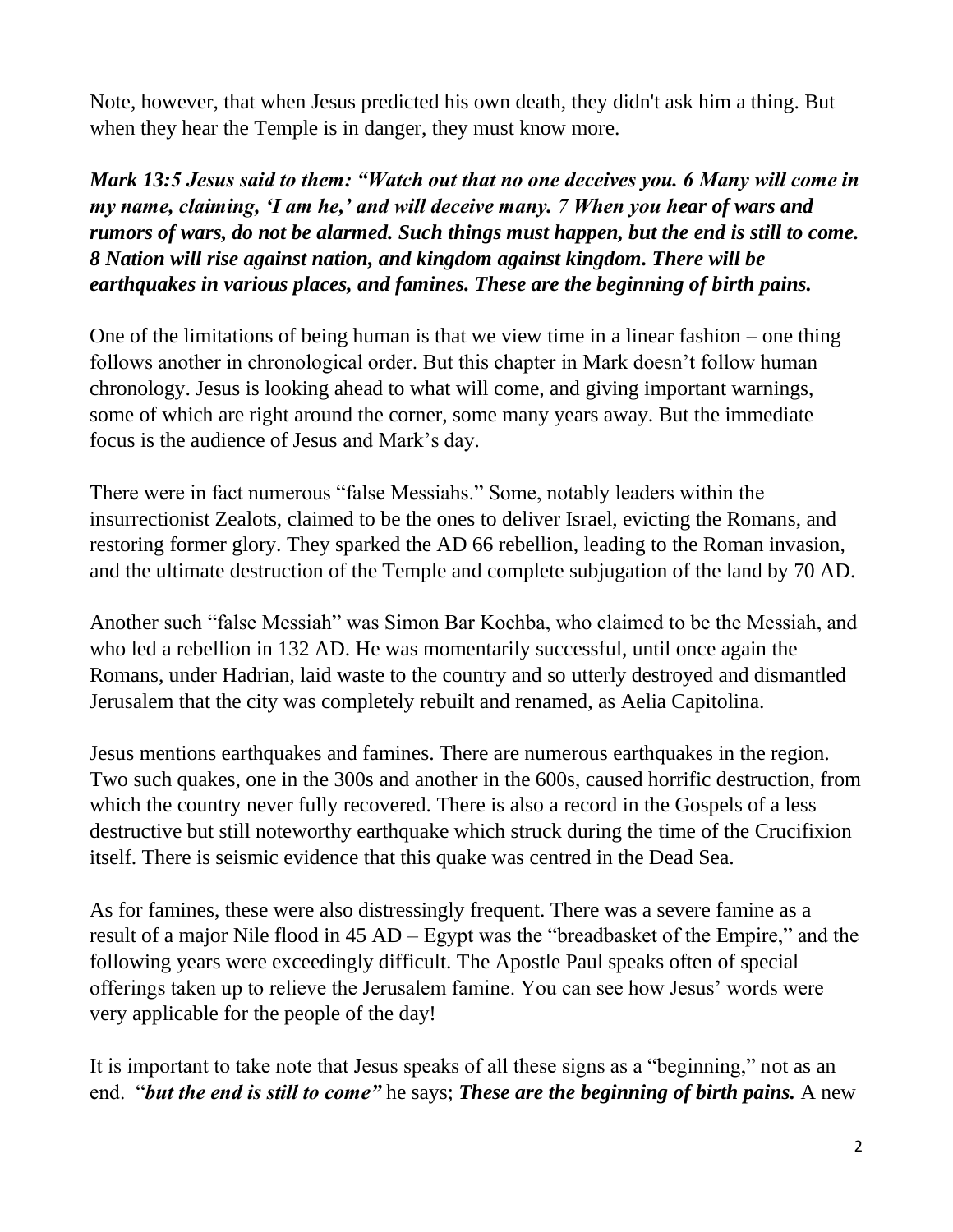world order is coming – and indeed did come. And the faith will move out from Jerusalem to points farther than the disciples can imagine.

*Mark 13:9 "You must be on your guard. You will be handed over to the local councils and flogged in the synagogues. On account of me you will stand before governors and kings as witnesses to them. And the gospel must first be preached to all nations. Whenever you are arrested and brought to trial, do not worry beforehand about what to say. Just say whatever is given you at the time, for it is not you speaking, but the Holy Spirit.*

Jesus often speaks of the disciples spreading the Gospel throughout the whole world – to "all nations." But the spread would not be easy – they would face great resistance from their own faith, which regarded Christianity as an increasingly dangerous and radical sect – and once out from under the protection afforded the Jews by the Romans, Christians would be persecuted by the State as well.

# *Mark 13:12 "Brother will betray brother to death, and a father his child. Children will rebel against their parents and have them put to death. 13 Everyone will hate you because of me, but the one who stands firm to the end will be saved.*

By the end of the first century, the Roman government turned against Christians. Families were pressured to report anyone who was not loyal to Caesar. Within some Jewish families, loved ones would believe their relatives who followed Jesus had joined a dangerous extremist sect and left the faith. Because of a misunderstanding of what communion was, some mistakenly believed Christians were cannibals!

*Mark 13:14 "When you see 'the abomination that causes desolation' standing where it does not belong—let the reader understand—then let those who are in Judea flee to the mountains. 15 Let no one on the housetop go down or enter the house to take anything out. 16 Let no one in the field go back to get their cloak.* 

*17 How dreadful it will be in those days for pregnant women and nursing mothers! 18 Pray that this will not take place in winter, 19 because those will be days of distress unequaled from the beginning, when God created the world, until now—and never to be equaled again. 20 "If the Lord had not cut short those days, no one would survive. But for the sake of the elect, whom he has chosen, he has shortened them.*

Jesus is speaking directly to the Christians of the 1<sup>st</sup> Century, and particularly to the Church in Israel and Jerusalem. The key to understanding these verses is in figuring out what Jesus means by "the abomination that causes desolation." The phrase comes from the Book of Daniel, to which Mark may be referring when he inserts the words, "let the reader understand."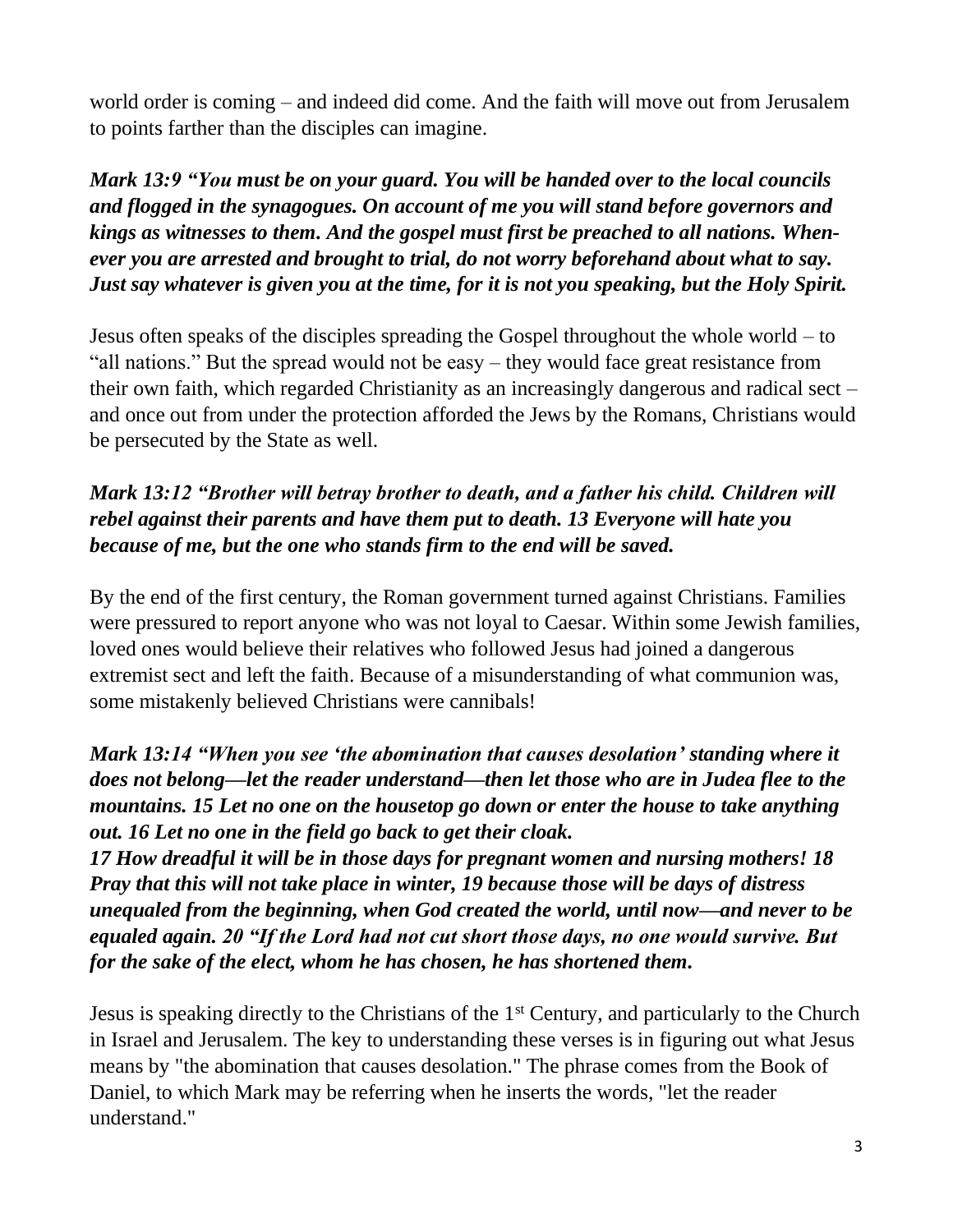In Daniel it's clear "the abomination that causes desolation" occurs in the Temple, a sacrilege in the Temple that is so appalling the Jews abandon it. Jesus says the disciples will see it "standing where it does not belong." To understand what this abomination might be, we need a bit of history – back to the Rebellion of 66-70 AD.

After the time of Jesus, the difficult political atmosphere in Judea and Galilee got even worse. The Zealots pushed for Jewish freedom until A.D. 66 when they convinced Jews to initiate a full-scale rebellion. Fanatically caught up in their cause, the Zealots moved into the Temple and made it their fort. Jews who opposed their insurrection were slaughtered – accounts from the day say that as many Jews were killed by Jews as by the Romans.

According to Josephus, the Zealots treated the Holy of Holies as just another room. They murdered some of their "prisoners of war" in the Temple. Offended by how corrupt the previous temple leaders were, the Zealots satirically ordained a clown named Phanni to be the high priest, and set him up in the Holy of Holies.

First-century Christians believed Phanni was the "appalling sacrilege standing where he did not belong." They did what Jesus told them to do and fled for the hills – many not to the hills of Judea, but beyond, to a mountain town called Pella in Jordan. Unfortunately, other people followed Jewish tradition and stayed in Jerusalem.

Bishop Eusebius, in the early 300s, wrote of this time: *"The whole body, however, of the church at Jerusalem removed from the city and lived at a certain town beyond the Jordan called Pella. Here, those who believed in Christ removed from Jerusalem, as if holy men had entirely abandoned the royal city itself and the whole land of Judea."*

In A.D. 70 a Roman general named Titus marched thousands of soldiers into Jerusalem and slaughtered the Jews that remained. In a hopeless last stand, the Zealots took shelter in Herod's massive Temple. Titus set fire to the place. The Romans stoked the fire so hot it made the marble stones crumble and the golden roof melt into the masonry. All the Zealots perished, save for a group that fled to Masada. The Temple was utterly destroyed.

Those Christians who heeded the warnings of Jesus survived, returning to Jerusalem by 90 AD or so, and rebuilding their lives as best they could. There is compelling archaeological evidence that they even built a Christian "synagogue church" on Mount Zion, on the very location of the building in which the Last Supper was held. There is also evidence that they continued to visit the site of the Crucifixion and Resurrection.

*Mark 13: 21 At that time if anyone says to you, 'Look, here is the Messiah!' or, 'Look, there he is!' do not believe it. 22 For false messiahs and false prophets will appear and*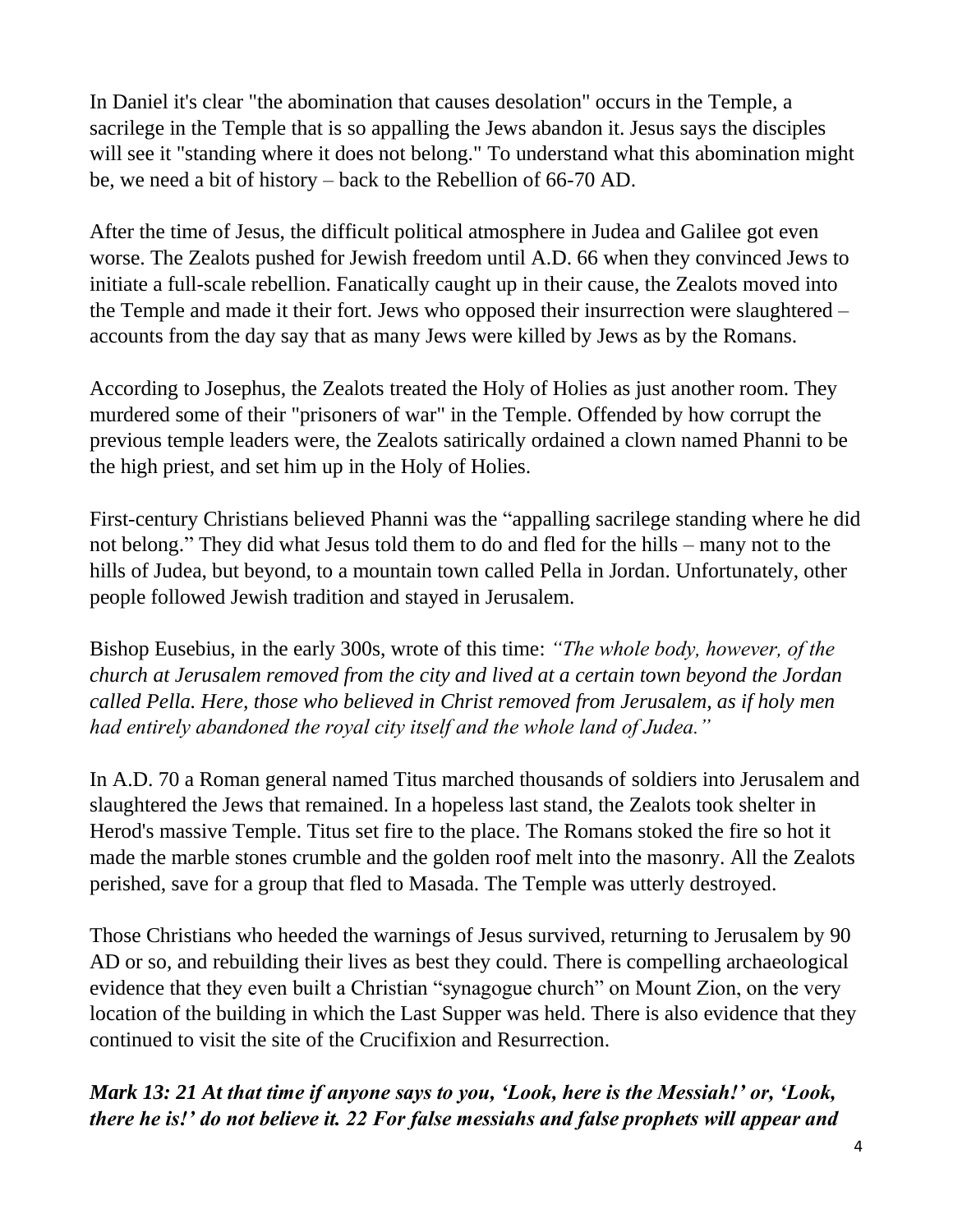# *perform signs and wonders to deceive, if possible, even the elect. 23 So be on your guard; I have told you everything ahead of time.*

Jesus warns his followers to be watchful and discerning, and to not fall for those who would deceive the faithful, for power or for profit. A very early Christian "manual of belief," the Didache, or "Teaching," warns of this too:

*"Let every apostle who comes to you be received as the Lord. But he shall not remain more than one day; or two days, if there's a need. But if he remains three days, he is a false prophet. And when the apostle goes away, let him take nothing but bread until he lodges. If he asks for money, he is a false prophet. Whoever says in the Spirit, "Give me money," or something else, you shall not listen to him. But if he tells you to give for others' sake who are in need, let no one judge him."*

# *Mark 13:24 "But in those days, following that distress, "'the sun will be darkened, and the moon will not give its light; 25 the stars will fall from the sky, and the heavenly bodies will be shaken.'*

Jesus, as Mark often records, quotes his favorite prophet, Isaiah, in speaking about how the world of  $1<sup>st</sup>$  Century Judaism – and Christianity! – will soon be utterly changed. Isaiah's words referred to the destruction of the Northern Kingdom by the Assyrians; Jesus speaks of the destruction of Jerusalem and the Temple by the Romans:

*Isaiah 13:10 - The stars of heaven and their constellations will not show their light. The rising sun will be darkened and the moon will not give its light. Isaiah 34:4 - All the stars in the sky will be dissolved and the heavens rolled up like a scroll; all the starry host will fall like withered leaves from the vine, like shriveled figs from the fig tree. (there's that fig tree again!)*

# *Mark 13:26 "At that time people will see the Son of Man coming in clouds with great power and glory. 27 And he will send his angels and gather his elect from the four winds, from the ends of the earth to the ends of the heavens.*

This quotation has caused much debate. Jesus was clearly speaking about the imminent destruction of the Temple , yet now he seems to be speaking of his return in Glory. The Early Church assumed that would be sooner rather than later – the Apostle Paul in his early letters writes to churches expecting a swift return of Jesus, while in his later letters is already modifying his advice for a "longer haul."